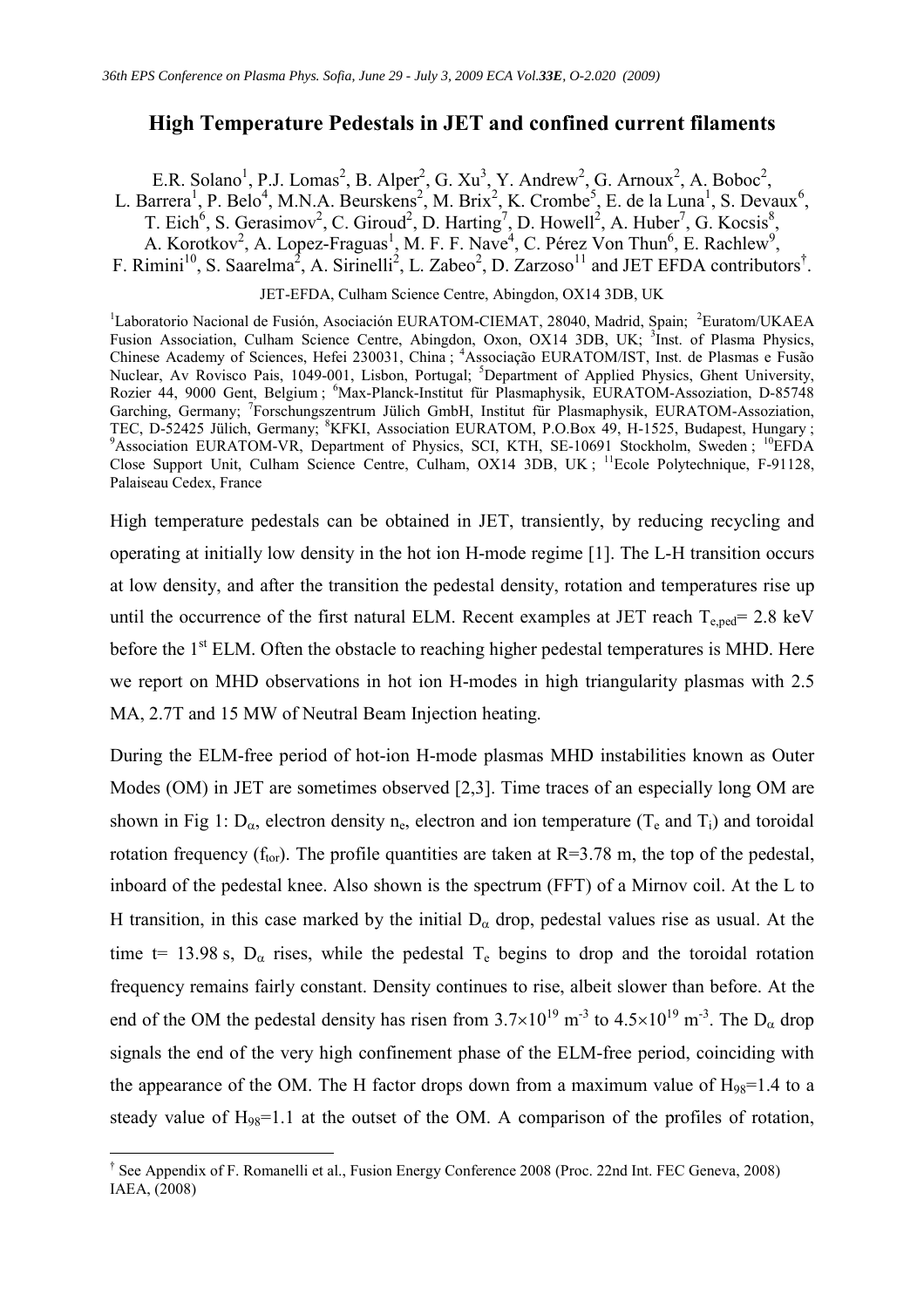density and temperatures is shown in Fig. 2. After the first ELM the pedestal density rises to 5.6  $10^{19}$  m<sup>-3</sup> due to impurity penetration [4] and thereafter n<sub>e,core</sub> rises slowly during the ELMy phase. In this particular pulse the OM survives 2 sawtooth crashes, indicating that it is a robust feature of the plasma. There is a brief quiet interval between the end of the OM at 15.375s and the ELM at 15.430 s, indicating that the OM is not an ELM precursor, but a different instability. In this particular pulse the OM does not return after the first ELM. In other pulses it sometimes returns with ever decreasing duration some hundreds of ms after the first few ELMs. The OM often appears when recycling and fuelling are particularly low, and it can be reduced or eliminated by increased fuelling. The ELM-free period is prolonged by the presence of the OM: a pulse with the same conditions but more fuelling  $(1.9 10<sup>21</sup>$  instead of 1.5  $10^{21}$  e/s, note both values are very low) had no long-lived OMs and the first ELM occurred 1s sooner, at 14.4 s.

The most clear signature of the OM is in the FFT of the Mirnov signals: its harmonic structure, shown in Fig 1.e. The fundamental harmonic has frequency  $f=6$  kHz and toroidal mode number n=1, and every subsequent harmonic has n increased by 1. Typically harmonics are seen up to 45 kHz ( $n=7$ ), but the mode is sometimes clearly recognisable up to 90 kHz (n=15). This rich harmonic structure is a clear indicator of strong localisation of the current source that produces the magnetic fluctuation. But the raw magnetic signals contain more information than their spectrum. Plotted in Fig. 3 are signals from a toroidal array of Mirnov coils, measuring the vertical field at different toroidal angles around the device. Plotted at the bottom of the same figure is an integrated signal: discrete blips can be clearly seen, propagating toroidally with  $f=6$  kHz, due to a localised current structure. The sign of the blips indicate that this co-rotating current structure carries excess current relative to the axisymmetric equilibrium current profile. Since the current feature is long-lived, it must be located inside the separatrix, and must be aligned with the magnetic field at a rational surface. Analysis of the magnetic signals show that the current structure is best simulated as a current ribbon with excess current of 100-200 A, with n=1, m=4, rotating toroidally at 6 kHz, as illustrated in Fig. 4. Data in 1 inboard coil is substantially better fitted by  $q=4$  than by  $q=2$ , but none of the other coils can distinguish these two cases.

The spectra of various fluctuation measurements show multiple harmonics of the mode near the gradient region. Interferometry indicates that the mode is strongest at the iso-density layer with n<sub>e</sub>= $2.5 \times 10^{19}$  m<sup>-3</sup> early on. Towards the end of the OM the pedestal density has risen and the mode becomes visible at  $n=5\times10^{19}$  m<sup>-3</sup>, inboard of the density pedestal. Fluctuations of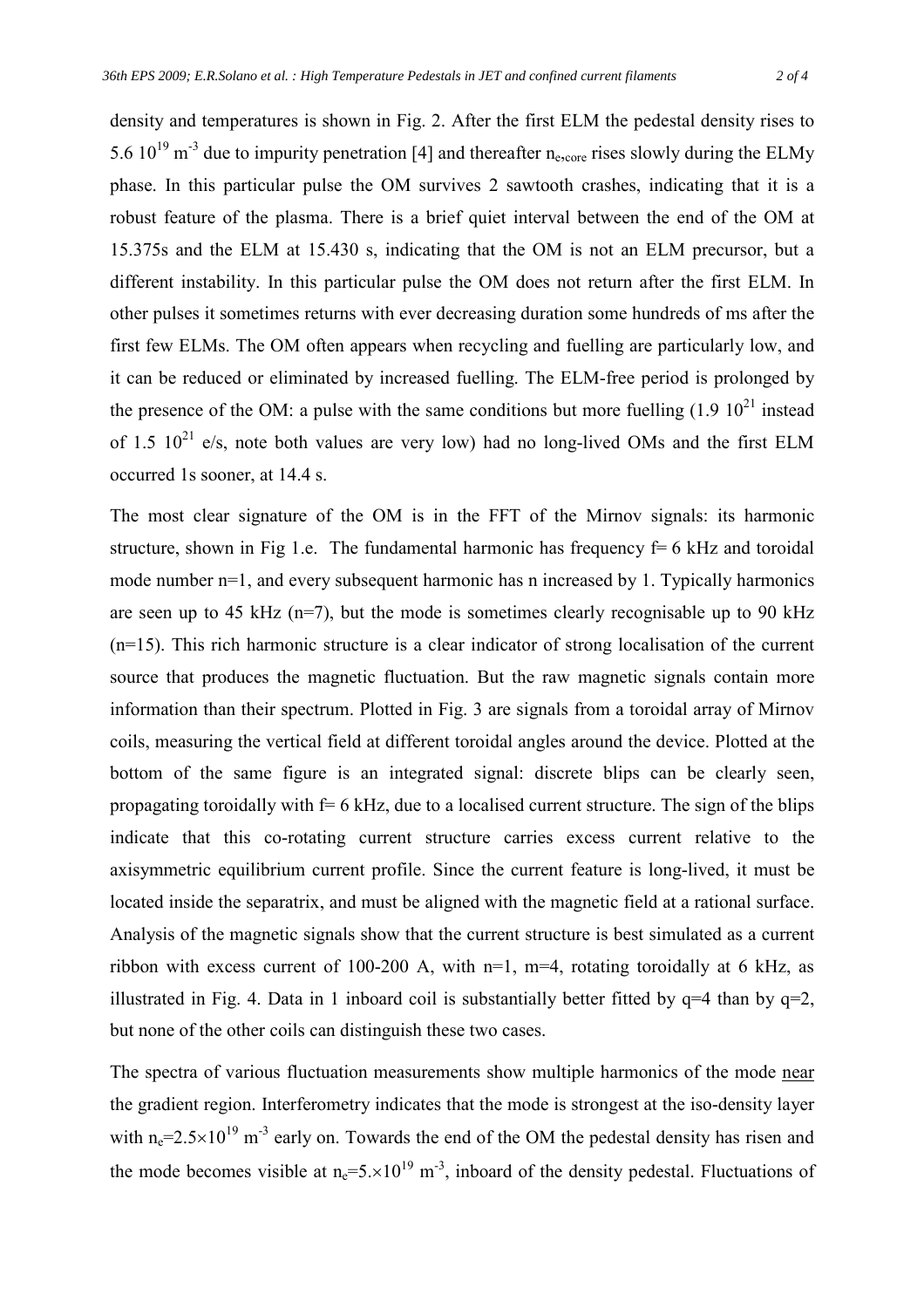$D_{\alpha}$ , Electron Cyclotron Emission in the T<sub>e</sub> gradient region and edge channels of Soft X-Rays, all show at least 3 harmonics of the OM. Fluctuations of  $n_e$  and  $T_e$  are localised by |B| and are particularly sensitive to gradients: it is not possible to establish from these measurements if the current ribbon is located at the top of the pedestal, where their sensitivity is much reduced. Data from high field side ECE channels show that the OM is not a tearing mode [5].

Characteristic profiles at the onset and at the end of the OM were shown in Fig. 2a and 2b. From the charge-exchange measurements of the toroidal ion rotation frequency and in the usual assumption that the fluid velocity is dominated by the ion velocity, we can identify the radial position of the current ribbon. Early in the OM it appears that the location of the mode is as the top of the density pedestal, at the edge of the ion rotation gradient region, inboard of the maximum pressure gradient. At the end of the OM the toroidal rotation shear is greatly eroded and the mode is located in the toroidal rotation gradient region, albeit still inboard of the density and temperature high gradient regions.

The heat flux to the outer divertor target was measured with a fast Infra-Red (IR) camera, with a frame rate especially set to  $1/38\mu s$ , and an integration time of 27  $\mu s$ . Soon after the mode onset the average heat flux to the outer target rises from 10-15 MW/m2 to 25 MW/m2. Periodically (1/6 kHz), bursts of heat arrive away from the maximum deposition location, as shown in Fig. 5. Both, overall transport, and a time-localised "hose-pipe" contribute to target heat flux during the OM. This is most easily explained by a mixture of confinement deterioration and homoclinic tangles [6]. A rotating even mode at the top of the pedestal could produce partial ergodisation of field lines in the pedestal region, increasing overall heat flux. At a specific toroidal location a particular flux tube can escape through the broken X-point and deliver intermittent heat flux away from the main strike position.

A linearized ideal MHD analysis (Mishka-1 [7]) before the OM shows the plasma is far from the n=1 instability boundary. Earlier understanding of the OM as an external kink [3] may need to be revisited. A vortex solution of ideal MHD is a non-linear effect driven by jxB and it is unlikely to be picked up by linear codes. We speculate that either the high  $T_{\text{ened}}$  and/or the high rotation velocities present in the plasma before the mode onset leads to the circumstances necessary for current filaments (MHD vortices) to form and survive.

Note that the OM is very similar to the Edge Harmonic Oscillation of Quiescent H-modes of DIII-D and AUG, as described in [8,9]. Further studies of this phenomenon in JET may enable us to design OMs and QH phases for ITER operation.